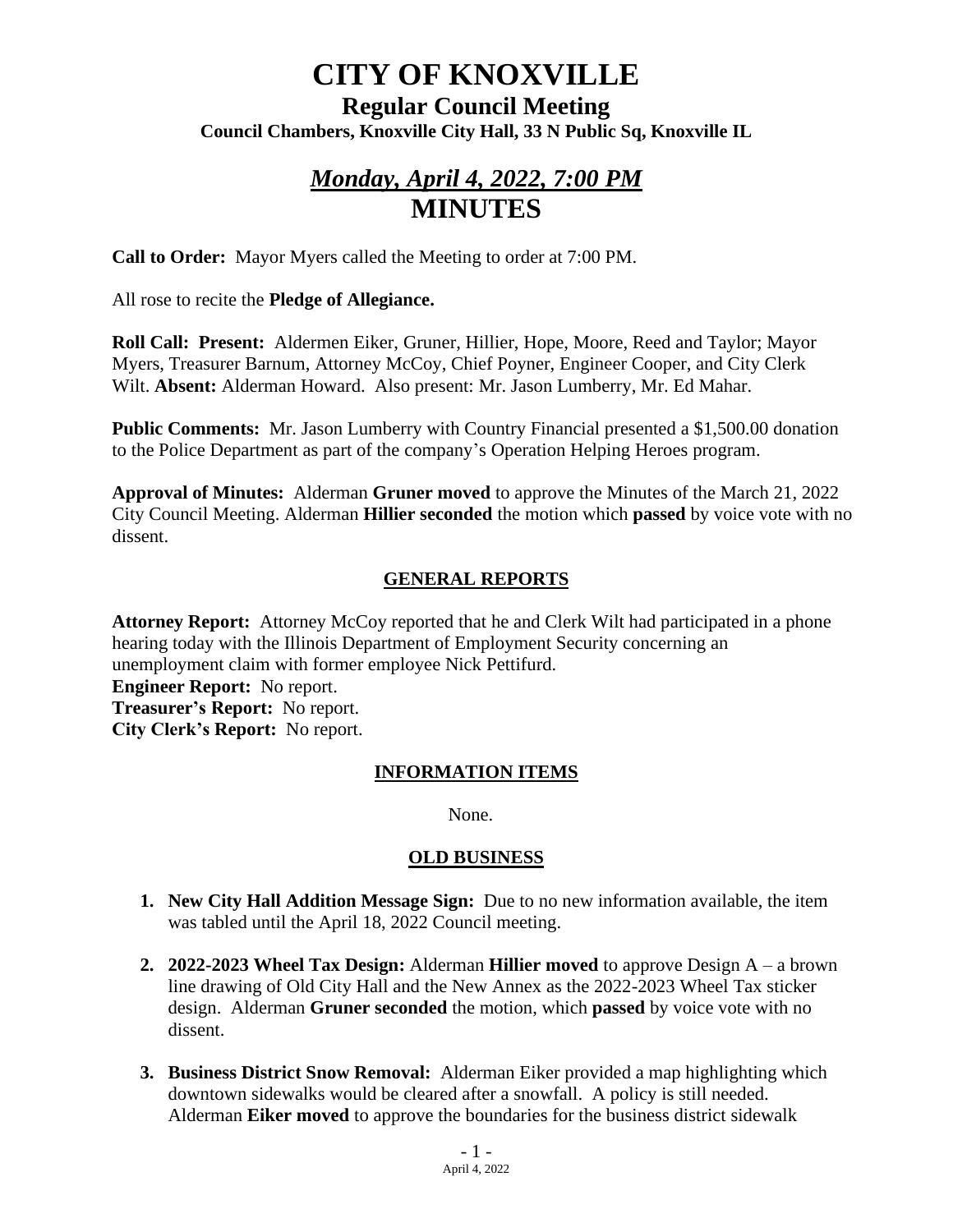### **CITY OF KNOXVILLE Regular Council Meeting Council Chambers, Knoxville City Hall, 33 N Public Sq, Knoxville IL**

snow removal program. Alderman **Hillier seconded** the motion, which **passed** with seven (7) Yes votes and one (1) Absent.

### **NEW BUSINESS**

- **1. Blessing Box – James Knox Park:** The Knoxville Junior High School Student Council requested permission to build, fill, and maintain a "Blessing Box" at James Knox Park, to be filled with food and household items, free for the taking. Alderman **Hillier moved** to allow a Blessing Box to be placed in James Knox Park. Alderman **Gruner seconded** the motion, which **passed** with seven (7) Yes votes and one (1) Absent. The box will be placed near the pavilion.
- **2. Motor Fuel Tax Street Projects 2022-2023:** Motor Fuel Tax Street Projects for 2022- 2023 totals \$450,000.00 for Henderson Rd, Public Square, and general street oil and chip. Alderman **Hillier moved** to approve the resolution for \$70,000.00 for the 2022-2023 Motor Fuel Tax Henderson Road project. Alderman **Taylor seconded** the motion, which **passed** with seven (7) Yes votes and one (1) Absent. Alderman **Hillier moved** to approve the resolution for \$300,000.00 for the 2022-2023 Public Square milling and resurfacing project. Alderman **Eiker seconded** the motion, which **passed** with seven (7) Yes votes and one (1) Absent.
- **3. Appointment of City Attorney, City Engineer, Auditor:** Alderman **Gruner moved** to make the following appointments: City Attorney Robert McCoy with Miller, Hall, and Triggs, City Engineer Kevan Cooper with Bruner, Cooper & Zuck, and Auditor Ben Burgland with Blucker, Kneer, and Associates. Alderman **Eiker seconded** the motion, which passed with seven (7) Yes votes and one (1) Absent.
- **4. Resolutions 2022-03 through 2022-34 Employee Compensation 2022-2023:** Employee compensation recommendations from the Administrative Committee meeting on March 21, 2022 were presented. Alderman **Hillier moved** to approve Resolutions 2022-03 through 2022-34 Employee Compensation 2022-2023. Alderman **Gruner seconded** the motion, which **passed** with six (6) Yes votes, two (2) Absent, and one (1) Abstention.
- **5. Resolution 2022-35 Hire Part Time Police Officer Zachary Cox:** Mayor Myers removed this item from the agenda.
- **6. City Wide Yard Sales:** Alderman **Hillier moved** to designate June 10 and 11, 2022 for Knoxville City Wide Yard Sales. Alderman **Eiker seconded** the motion, which **passed** by voice vote with no dissent.

### **Mayor's Report:**

- City Hall Annex opened today with a ribbon cutting at 3:00 PM and an Open House in the afternoon.
- The Wastewater Treatment Plant solar panel project is underway.